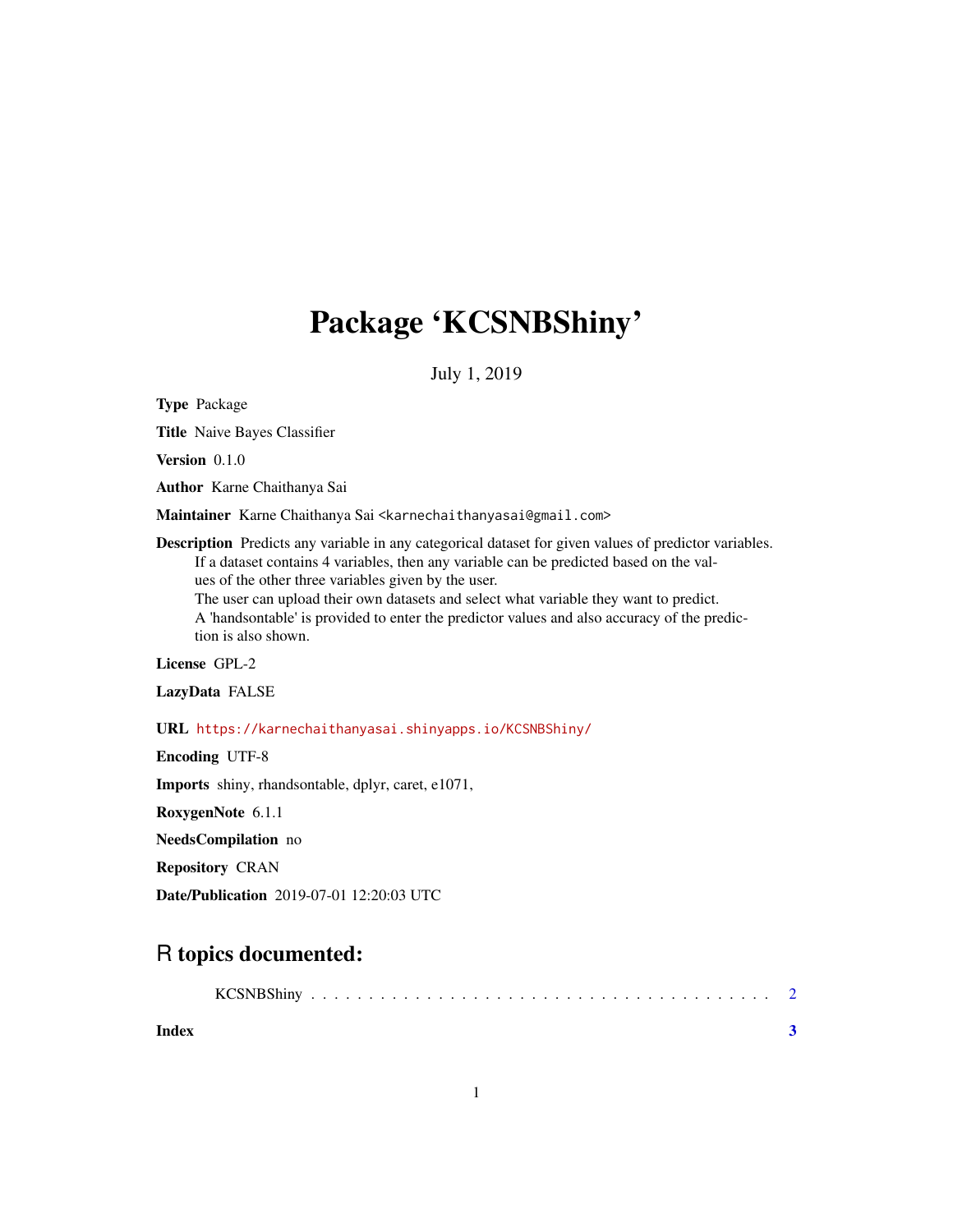<span id="page-1-0"></span>

#### Description

Predicts any variable in any categorical dataset for given values of predictor variables.If a dataset contains 4 variables, then any variable can be predicted based on the values of the other three variables given by the user. The user can upload their own datasets and select what variable they want to predict.A handsontable is provided to enter the predictor values and also accuracy of the prediction is also shown.

#### Usage

KCSNBShiny()

#### Examples

if(interactive()){KCSNBShiny()}